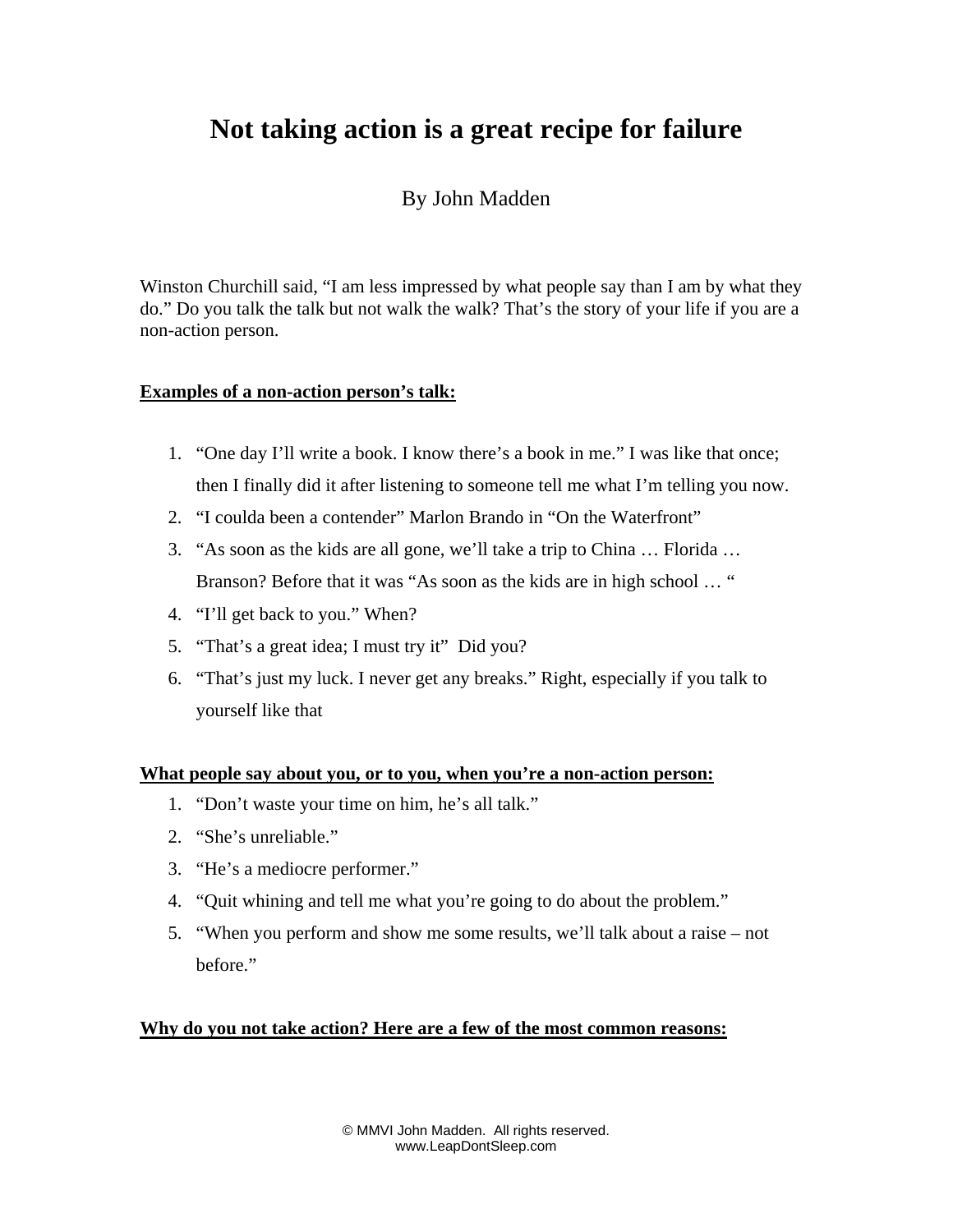- 1. You're not sure what your priorities are, or you can't decide which priority to work on right now.
- 2. You put it off. "I'll take care of that later."
- 3. You don't know how to do it or you don't have the authority to do it.
- 4. You're hesitant to take risks and you're afraid of failure.
- 5. You're disorganized and you forget.
- 6. You're lazy and an inventor of excuses.
- 7. You can't say 'No', so you take on other people's "happy work" to the detriment of your own important work – for which you need a good excuse to skip. Yes, I've been there.

### How can you change your life by becoming an action person?

- 1. Don't make promises unless you have the ability, the authority, and the intention of keeping them. Say 'No' firmly to people who take advantage of your good nature - and give them a reason for your inability to help them right now.
- 2. Have your goals with you at all times. I have 3 X 5 cards with me constantly that list my goals. Whenever I'm lethargic or unmotivated, I pull out the cards and read them aloud to give me a boost and re-charge my batteries.
- 3. Know last thing at night what action you're going to take first thing in the morning, or as soon as you get to work. As you sleep, your "system" gears you up for success.
- 4. Have a sign that's visible to you at all times, which reads; "What is the most important thing I should be doing right now?" Write it on one of the 3 x 5's and carry it around with you.
- 5. Plan (in advance) to reward yourself as soon as you accomplish a task or project that you have difficulty working on. Now you have something to look forward to.
- 6. Affirm in advance your sense of accomplishment and pleasure at the completion of this tough task. See yourself enjoying the reward you planned.